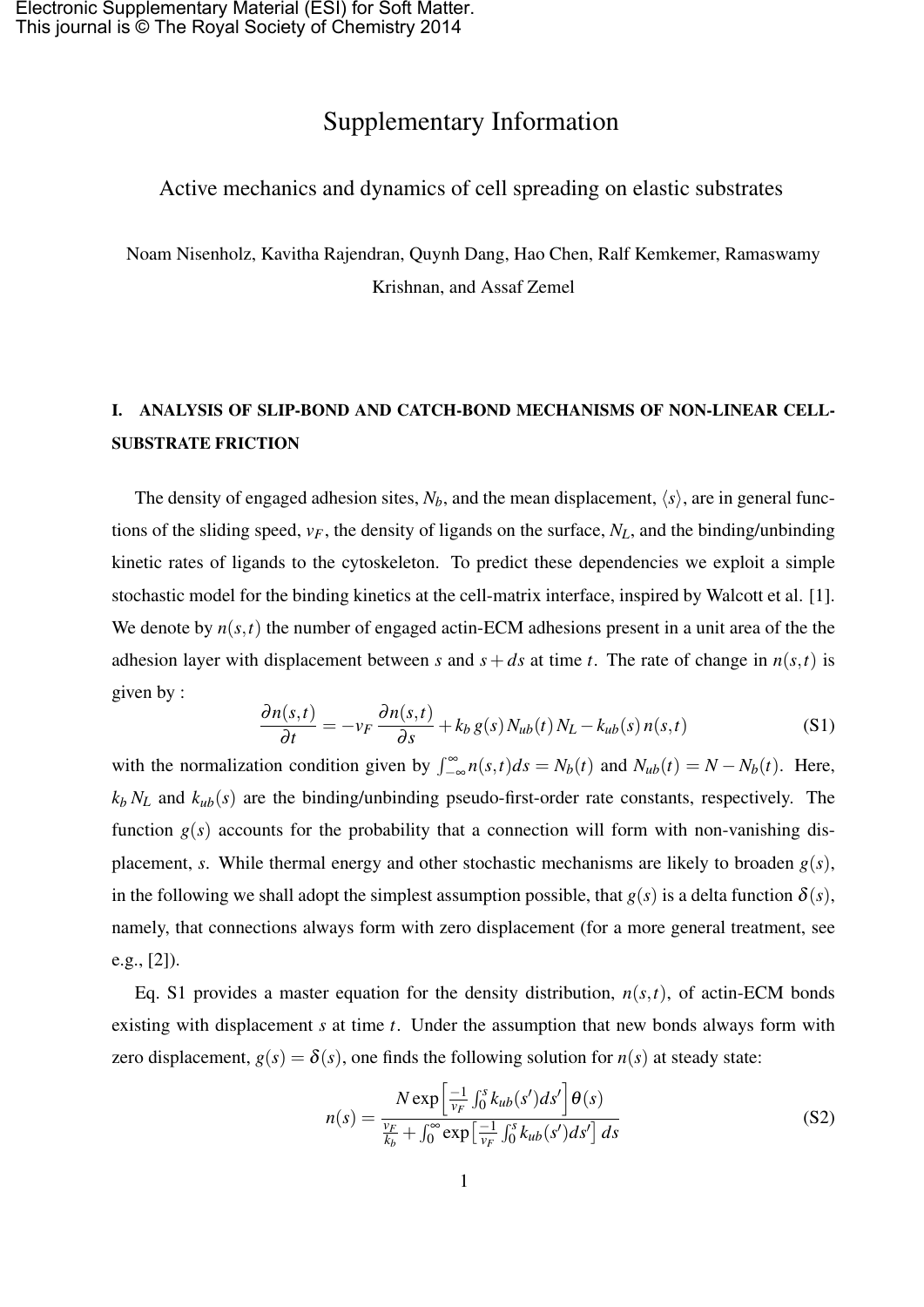

FIG. S1. (a.) Normalized mean bond displacement,  $\langle s \rangle / s_0$ , and (b.) density of bound integrins,  $N_b/N$ , as function the retrograde flow speed, for three choices of the unbinding rate functions (shown in the inset): in blue, a slip-bond behavior is examined,  $k_{ub}(s) = k_{ub}^0 e^{s/s_0}$ , in red,  $k_{ub}(s) = k_{ub}^1 + (k_{ub}^0 - k_{ub}^1) e^{-s/s_0}$ , a catch bond behavior is shown, and black is for the fixed unbinding rate,  $k_{ub} = k_{ub}^0$ . Parameters used in this calculation,  $k_b = k_{ub}^0 = 1.0$  sec<sup>-1</sup>,  $k_{ub}^1 = 0.2$  sec<sup>-1</sup>, and  $s_0 = 0.05 \mu m$ . The value of  $v_{pol}$  dictates the regime in the graphs (green box) where the spreading dynamics occurs because spreading ends ( $v = 0$ ) when  $v_F = v_{pol}$ . The concave shape of  $\langle s \rangle$  in the catch bond case (red curve) is consistent with the experimental form of the force-velocity relation. To see this recall that  $f \sim N_b \langle s \rangle$  and that the abscissa shown here,  $v_F = v_{pol} - v$ , should be inverted to plot  $f(v)$  (see Fig. 4 in main text). To obtain the concave behavior of  $\langle s \rangle$  within a regime that is sampled during spreading, a relatively large ratio  $s_0/v_{pol}$  is needed; as a compromise we chose  $v_{pol} = 1.8 \mu m/min$  and  $s_0 = 0.05 \mu m$  which is generally larger than one might expect.

where  $\theta(s)$  is the Heaviside step function. This solution can be integrated to find the the mean displacement,  $\langle s \rangle$ , and density of bound integrin connections,  $N_b$ , via:

$$
\langle s \rangle = \frac{1}{N_b} \int_0^\infty s n(s) ds \quad \text{and} \quad N_b = \int_0^\infty n(s) ds \tag{S3}
$$

This generalizes the simpler result,  $\langle s \rangle = v_F / k_{ub}^0$ , and  $N_b / N = N_L / (N_L + k_{ub}^0 / k_b)$  obtained previously (Eq. 2) for the displacement-independent unbinding rate case  $k_{ub}(s) = k_{ub}^0$ .

Motivated by experiments (see text) we studied the following two contrasting functional forms of  $k_{ub}(s)$ : (i) a slip-bond dependence (Bell's mechanism),  $k_{ub}(s) = k_{ub}^0 e^{s/s_0}$  and, (ii) a catch-bond dependence,  $k_{ub}(s) = k_{ub}^1 + (k_{ub}^0 - k_{ub}^1) e^{-s/s_0}$ , where  $k_{ub}^0$ ,  $k_{ub}^1$  and  $s_0$  are constants; these were compared to the previously studied case,  $k_{ub}(s) = k_{ub}^0$ .

The integrals appearing in Eqs. S2, S3, and the one used to calculate  $N_b$  have been calculated numerically and the results are summarized in Fig. S1; analytical solutions for both these cases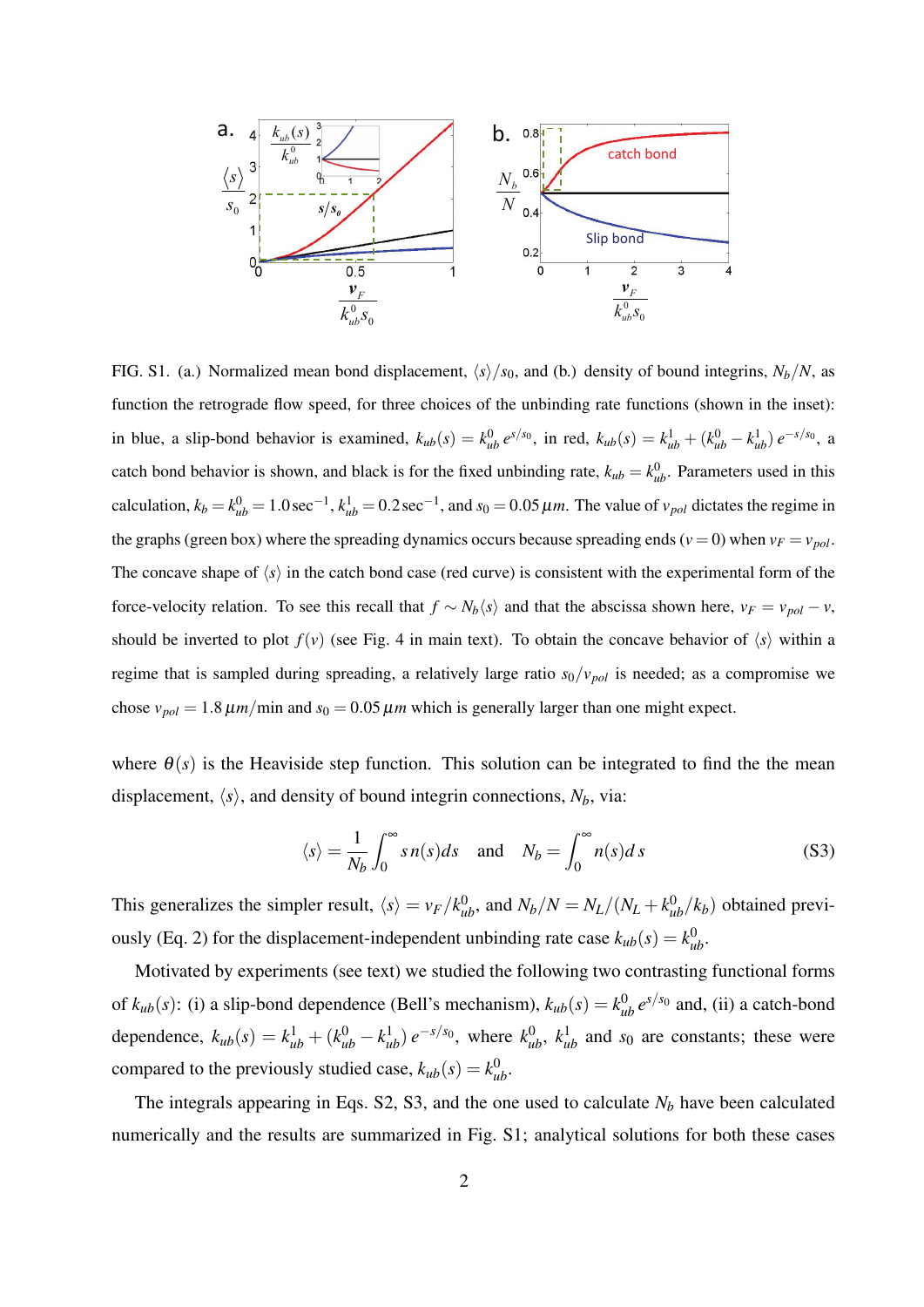can be found in terms of hypergeometric functions (e.g., see [3]). Panels a. and b. of Fig.S1, respectively show the variations of  $\langle s \rangle$  and  $N_b$  with the (normalized) pulling velocity,  $v_F$ . Blue curves correspond to the slip-bond dependence, red curves to the catch-bond dependence, and the black lines for the constant unbinding rate case. As expected for a slip-bond mechanism (blue curves), adhesion contacts destabilize with higher pulling velocities  $(\nu_F)$  hence the total number of bound anchors,  $N_b$ , decreases. The opposite behavior is exhibited for the catch bond case; the total number of bonds,  $N_b$ , increases with  $v_F$ , up to the saturating value  $N_b = N \frac{k_b}{k_b + k_b}$  $\frac{k_b}{k_b + k_{ub}^1}$ . For these high *v<sub>F</sub>* values, the displacement s can be so large (relative to  $s_0$ ) that  $k_{ub}(s) = k_{ub}^1 + (k_{ub}^0 - k_{ub}^1) e^{-s/s_0} \rightarrow k_{ub}^1$ and hence  $N_b$  obtains a similar expression as in the linear theory but with the replacement of  $k_d^0$ *ub* by  $k_{ub}^1$ . The average displacement  $\langle s \rangle$  shows a somewhat more complicated behavior. In both mechanisms there is a steady increase of  $\langle s \rangle$  with  $v_F$  for low values of  $v_F$ ; the increase is more significant in the catch bond case since bonds that stay connected further get pulled when the velocity is higher. The increase of  $N_b$  with  $v_F$  thus feeds back on  $\langle s \rangle$  and causes its dramatic increase. This influence of  $N_b$  on the dependence of  $\langle s \rangle$  on  $v_F$  ends when  $N_b$  reaches its saturation value. At this point  $\langle s \rangle$  continues to grow linearly with  $v_F$  but with the slope  $1/k_{ub}^1$ , namely as,  $\langle s \rangle \sim v_f / k_{ub}^1$ . Hence a second *linear*, force-velocity-relation is reached at high sliding velocities. In the slip-bond mechanism case, the gradual decrease of  $N_b$  with  $v_F$  competes with the general tendency of *s* to grow with  $v_F$ , hence the outcome is a well known non-monotonic dependence of  $f \sim N_b \langle s \rangle$  on  $v_F$  with a maximum for some intermediate value (not shown here but see [4]). We note that the figure displays the behavior for velocities that can be much larger than those that can be reached physiologically since spreading ceases when  $v_F = v_{pol}$ , and hence  $v_{pol}$  places a limit on the possible range of  $v_F$ . The green box in this figure shows a reasonable range of the normalized velocity *v<sup>F</sup>* with appropriate choice of parameters.

Expanding the product  $N_b \langle s \rangle$  to second order in powers of  $v_F = v_{pol} - v$  we obtain the following expression for  $f = L_l N_b \kappa \langle s \rangle$ :

$$
\frac{f_{\pm}}{\xi_{s} \nu_{pol}} = \left(1 - \frac{v}{v_{pol}}\right) \pm C \frac{v_{pol}}{s_0 k_{ub}^0} \left(1 - \frac{k_{ub}^1}{k_{ub}^0}\right) \left(1 - \frac{v}{v_{pol}}\right)^2
$$
(S4)

where the (+) and (*−*) expressions are for the catch-bond and slip-bond mechanisms, respectively; the slip-bond mechanism also implies  $k_{ub}^1 = 0$ . We also defined  $C = \frac{(5-2\beta)}{(2-\beta)}$  $\frac{(5-2\beta)}{(2-\beta)}$ , with  $\beta = \frac{k_b}{k_b+n}$  $\frac{k_b}{k_b+k_{ub}^0}$ , and maintained the previous definition of  $\xi_s = L_l N_b \kappa / k_{ub}^0$ . These expansions generalize the linear force-velocity relation obtained previously in Eq. 5. However, while in the linear theory ξ*svpol* represented the stall force *fss*, this isn't so in the case at hand. Rather, the stall force is obtained